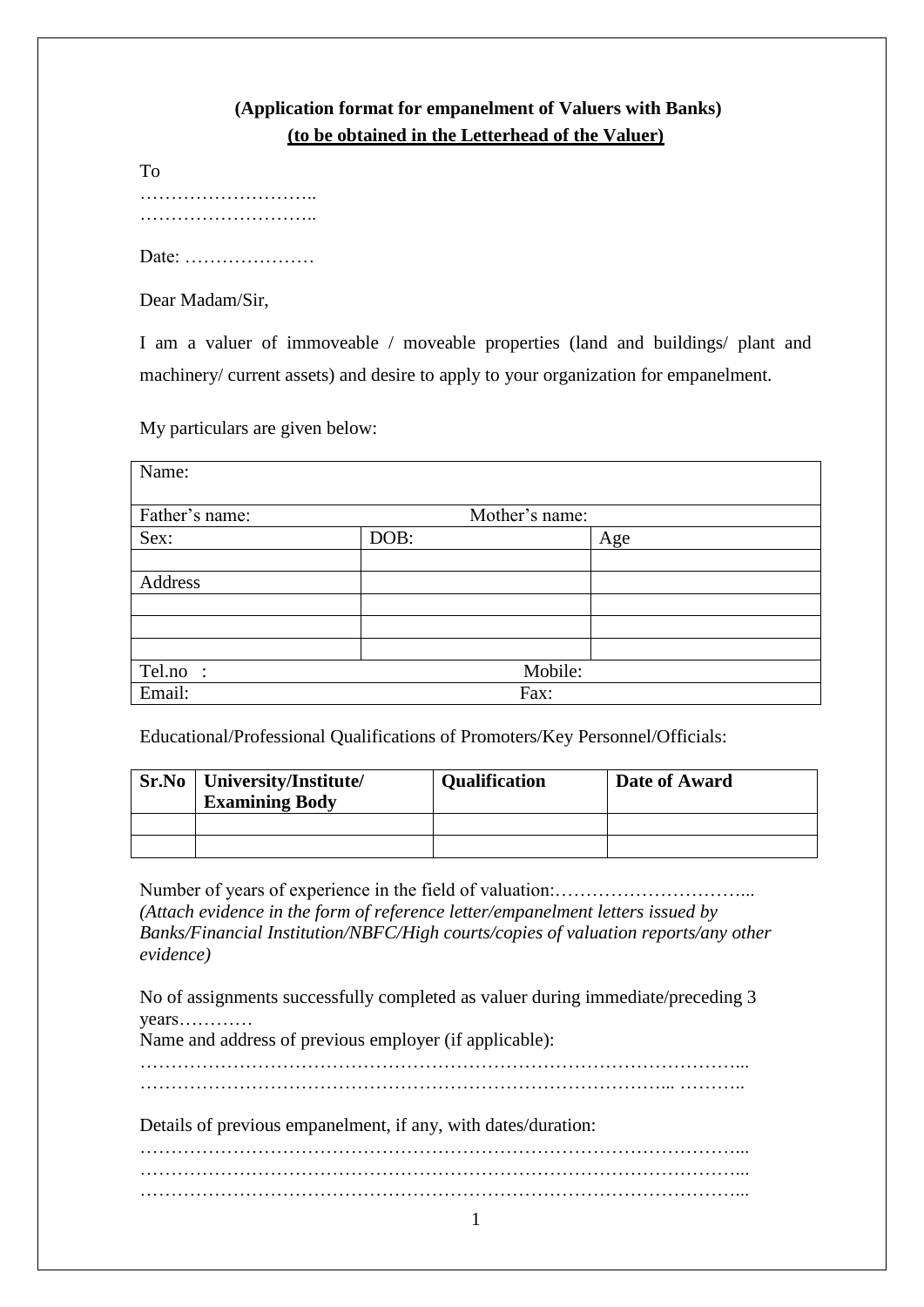Membership of Professional Valuer Association (name and membership number):

……………………………………………………………………………………... ……………………………………………………………………………………... ……………………………………………………………………………………...

Registration with CBDT under Wealth Tax Act (Regn. No. and date and copy to be enclosed):

……………………………………………………………………………………... Permanent Account Number (PAN) of Income Tax Department:……………….

GSTIN Number of the firm:………………………………………………………..

References:

■ If the firm is partnership concern – Name of the Partners and a Brief profile with their Qualification & experience

■ Registration number as allotted by ICAI/ other professional bodies

■ Details of major assignment handled so far (Furnish Nature of Assignment, Nature of Assets, & Amount)

■ Whether any allied firms / partners are already empanelled for any other type of valuation for the Bank / FI. If so, furnish details

■ Whether Applicant was delisted from any Bank's Panel on any earlier occasion. If so furnish details.

The above information about me is true to the best of my knowledge and if found incorrect, I will be fully responsible for the consequences.

*Enclosed*: Attested photocopies of all certificates/documents of proof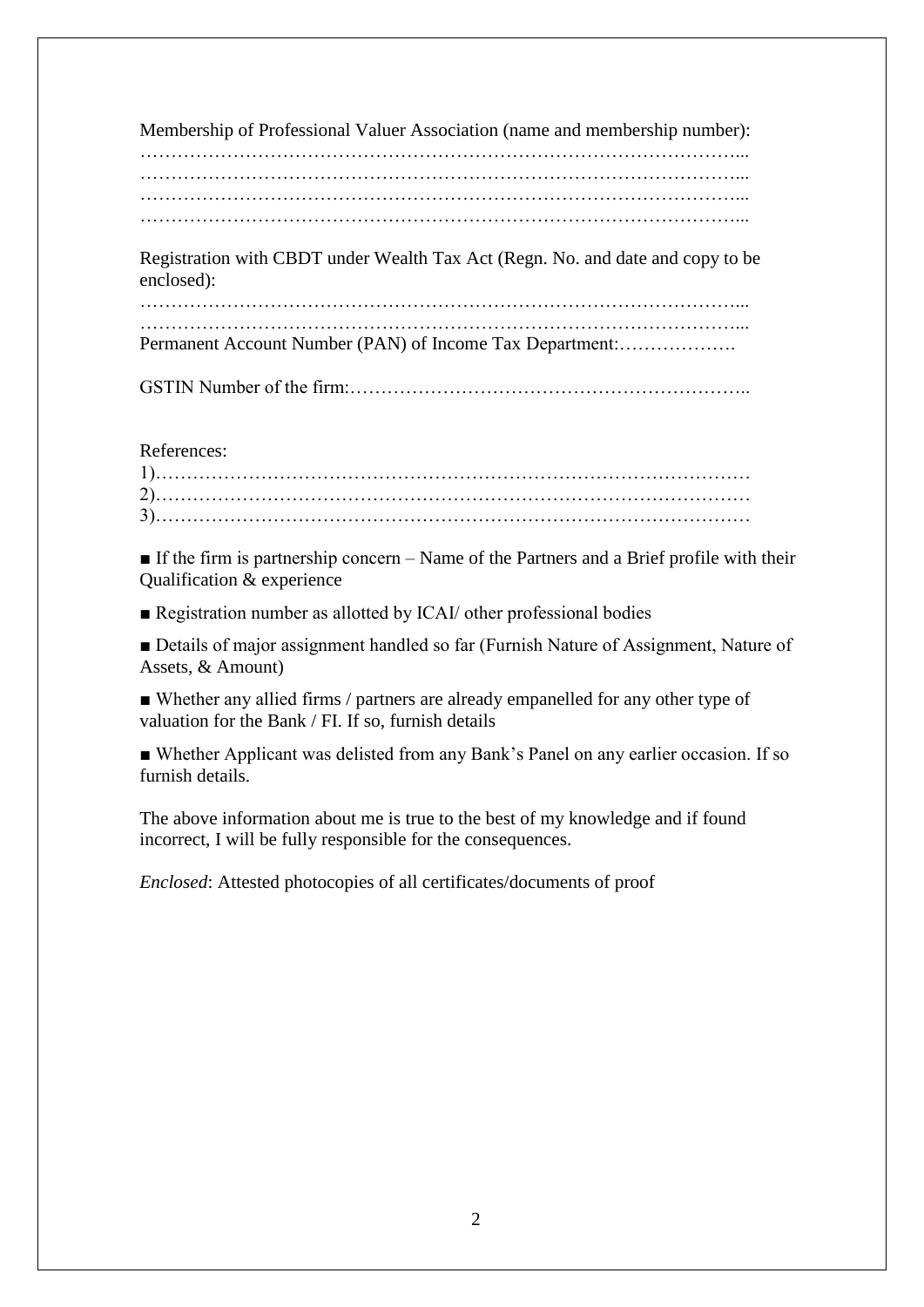### **UNDERTAKING**

I/We,………………………….(name)Son-of Shri………….Proprietor/Partner/

Director of M/s……….., state that the information furnished above is true and correct to the best of my/our knowledge. I/We agree that in the event that any concealment/distortion of facts furnished above is brought to notice of the Bank subsequent to empanelment/appointment by IDBI Bank Ltd, IDBI Bank Ltd would be at liberty to terminate the said empanelment/appointment without notice or damages whatsoever.

> **(Signature) To be signed by authorized signatory Designation**

Dated: …………………

#### **Enclosures:**

Self Attested copy of following documents:

- (i) Certificates proving Educational qualifications.
- (ii) Experience Certificate.
- (iii) Copy of Registration, if any.
- (iv) Reference Letters.
- (v) Copy of Membership of Professional Bodies, if any.
- (vi) Copy of PAN Card / GSTIN, etc.
- (vii) Address proof.
- (viii) Memorandum and Articles of Association in Case of Companies/Partnership deed in case of Partnership Firm.
- (ix) Copy of Income tax returns (duly acknowledged by IT) and latest "IT assessment order".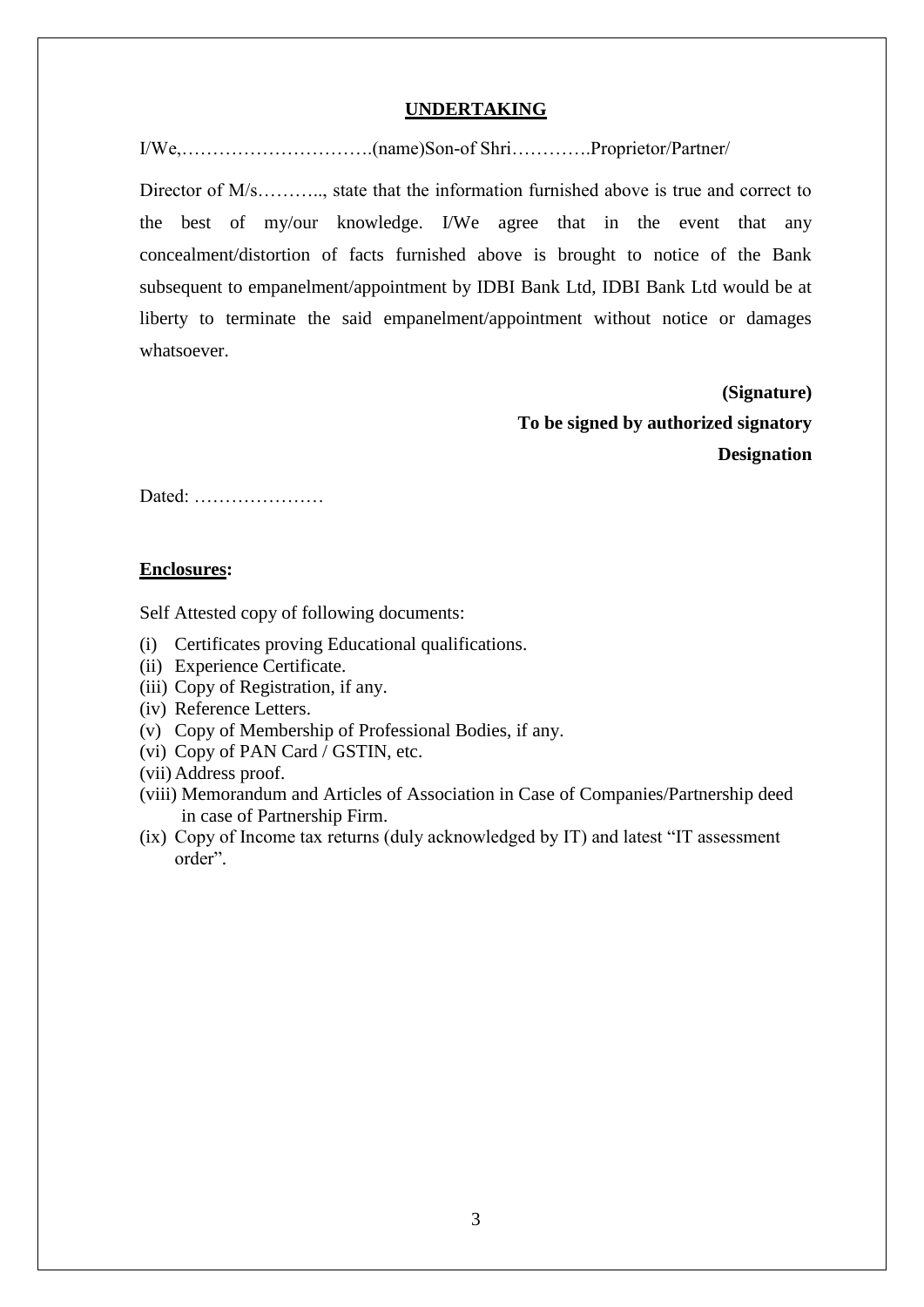## **Format of undertaking to be submitted by the Valuers for empanelment**

(Notes: (1) To be stamped as an Affidavit in accordance with the local Stamp Law in force in the State in which it is sworn/affirmed before the Magistrate; and (2) To be affirmed before a Notary Public or a Magistrate or any other person competent to administer oaths, who should affix his Official Seal.

#### **UNDERTAKING**

I, ...................................................................................son / daughter of ………………………………………………... do hereby solemnly affirm and state that :

**1)**

a) I am a member of ………………..Valuer associations,

b) possesses the qualifications and experience

c) I am not a minor;

d) I have not been declared to be of unsound mind;

e) I am not an un-discharged bankrupt, or has not applied to be adjudicated as a bankrupt;

f) I am a citizen of India,

g) Has not been convicted by any competent court for an offence punishable with imprisonment for a term exceeding one month or for an offence involving moral turpitude, and a period of five years has not elapsed from the date of expiry of the sentence:

h) None of the promoter/directors/key personnel have been convicted of any offence and sentenced in respect thereof to imprisonment for a period of seven years or more.

i) has not been levied a penalty under section 271J of Income-tax Act, 1961 (43 of 1961) and time limit for filing appeal before Commissioner of Income-tax (Appeals) or Incometax Appellate Tribunal, as the case may be has expired, or such penalty has been confirmed by Income-tax Appellate Tribunal, and five years have not elapsed after levy of such penalty; and

j) Is a fit and proper person: